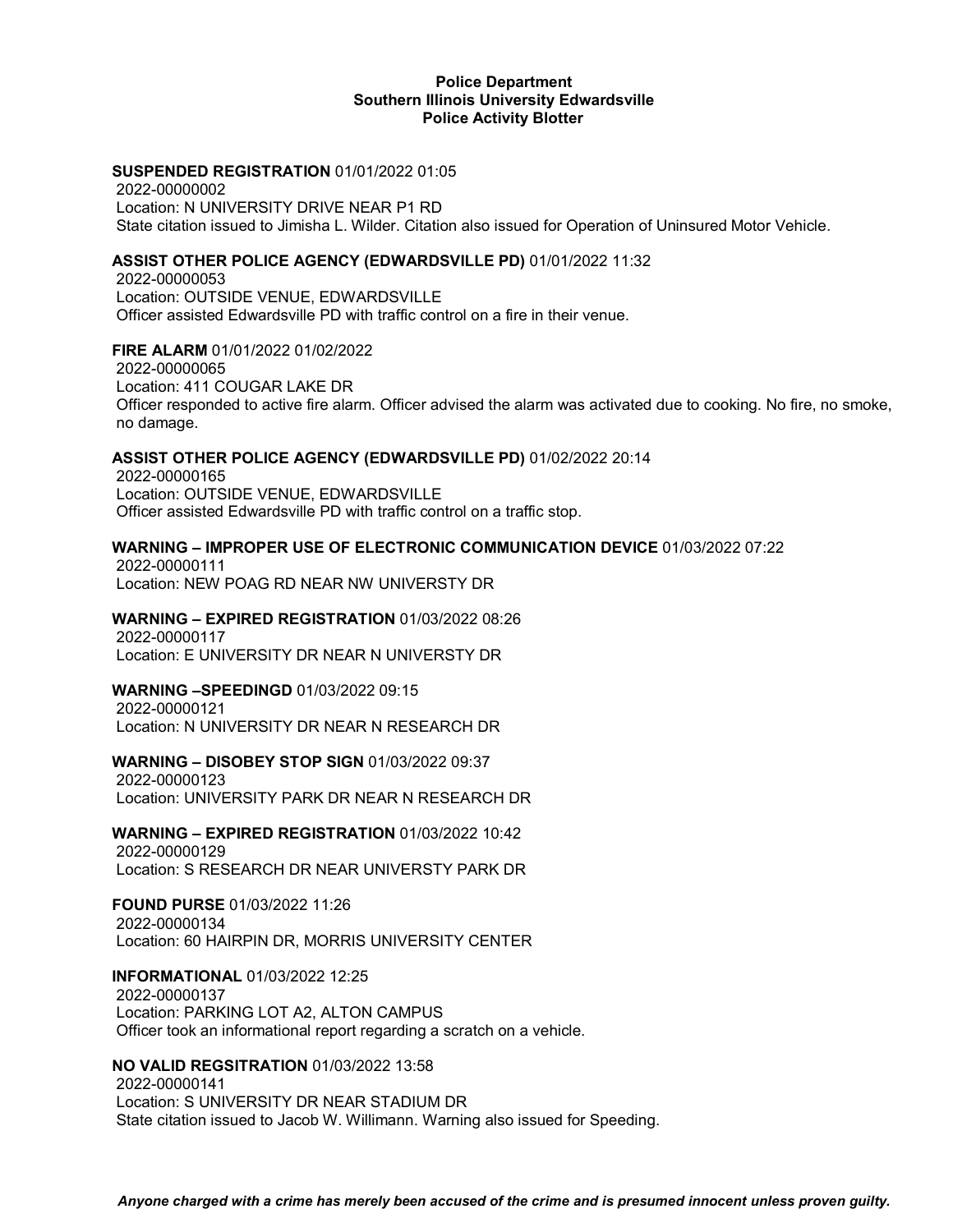#### **WARNING –IMPROPER STOPPING ON A ROADWAY** 01/03/2022 14:43

2022-00000143 Location: CIRCLE DR NEAR WHITESIDE RD

### **WARNING – IMPROPER USE OF ELECTRONIC COMMUNICATION DEVICE** 01/03/2022 15:09

2022-00000146 Location: E UNIVERISTY DR NEAR N UNIVERSITY DR

#### **SUSPICIOUS ACTIVITY/PERSON** 01/04/2022 09:14

2022-00000203 Location: 44 CIRCLE DR, SCIENCE WEST Officer took a report of an employee receiving a voicemail from a subject.

#### **CARBON MONOXIDE DETECTOR ALARM** 01/04/2022 11:11

2022-00000212 Location: 406 COUGAR LAKE DR Officer responded to a carbon monoxide detector alarm. Officer advised the alarm was activated possibly due to a faulty detector .Edwardsville Fire Department was dispatched to the scene and checked the scene and advised it was secure.

### **WARNING - SPEEDING** 01/04/2022 12:28

2022-00000215 Location: S UNIVERSITY DR NEAR STADIUM DR

**WARNING - SPEEDING** 01/04/2022 15:16 2022-00000224

Location: N UNIVERSITY DR NEAR N RESEARCH DR

**LOST SIUE PHONE** 01/04/2022 15:40 2022-00000226 Location: 2800 COLLEGE AVE, ALTON CAMPUS BUILDING 271

#### **THEFT UNDER** 01/04/2022 19:20

2022-00000238 Location: 35 CIRCLE DR, STUDENT FITNESS CENTER Officer took a report regarding cash being stolen.

# **WELFARE CHECK** 01/05/2022 02:17

2022-00000272 Location: PARKING LOT 6 Officer conducted a welfare check on a subject in a vehicle. Officer advised the subject did not need police assistance.

# **FIRE DEPARTMENT CALL / CARBON MONOXIDE DETECTOR ALARM** 01/06/2022 23:26

2022-00000332 Location: 418 COUGAR LAKE DR Officer responded to an active carbon monoxide detector alarm. Officer advised the alarm was activated due to an unknown cause. Edwardsville FD was dispatched and cleared the scene.

# **TAMPERING WITH A SMOKE DETECTOR** 01/06/2022 13:33

2022-00000362 Location: 512 COUGAR LAKE DR Officer responded to a report of a smoke detector being covered in apartment. City Ordinance was issued to Kiara M. Umana.

# **FOUND PASSPORT** 01/06/2022 16:21

2022-00000368 Location: 30 HAIRPIN DR, LOVEJOY LIBRARY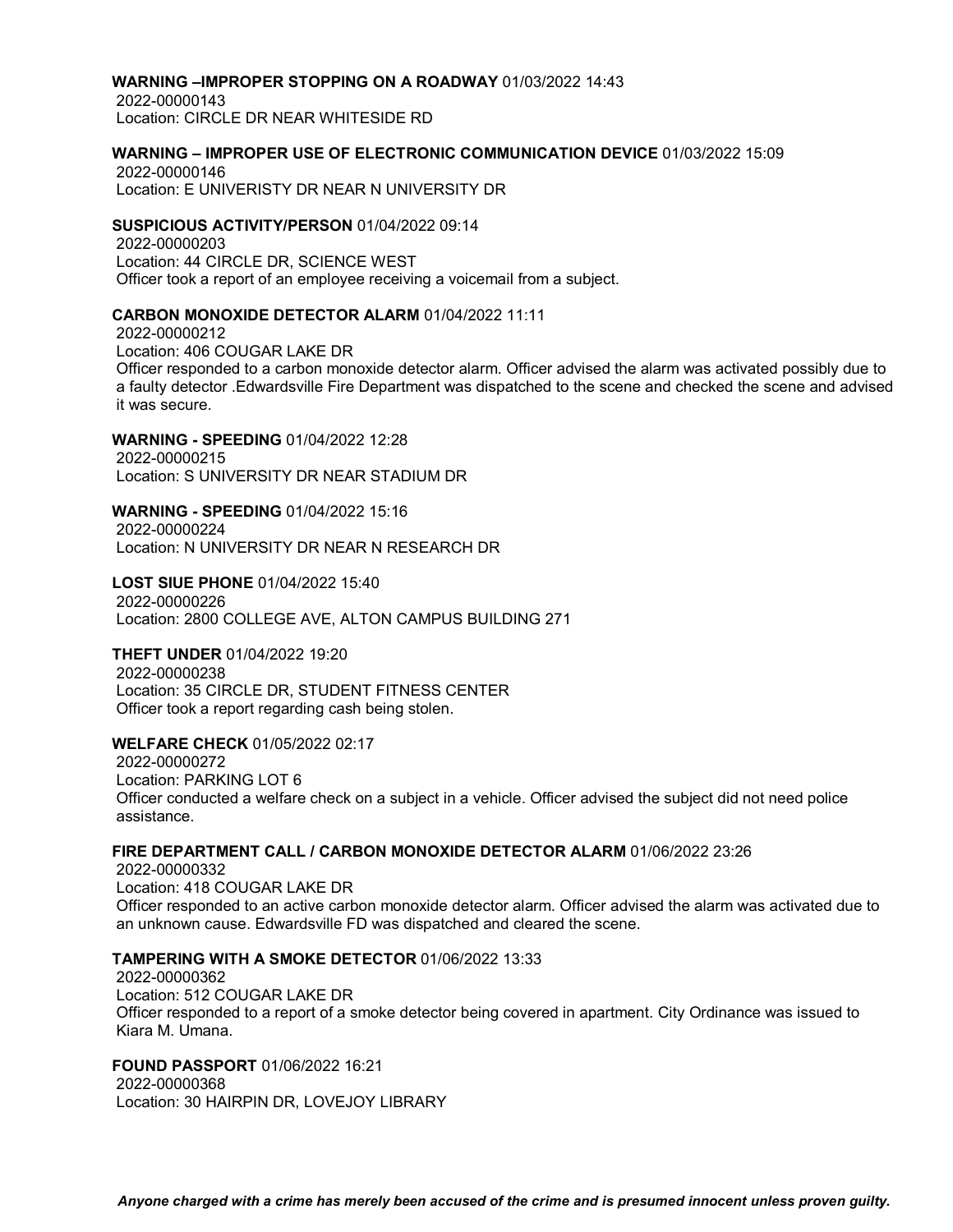#### **FIRE ALARM** 01/07/2022 07:01

2022-00000395

Location: 601 JAMES R THOMPSON BLIVD, EAST ST LOUIS CAMPUS, BUILDING C Officer advised there was an active fire alarm in the building. Officer advised the alarm was activated due to an unknown reason. No fire, no smoke, no damage.

### **WARNING - SPEEDING** 01/07/2022 09:02

2022-00000402 Location: N UNIVERSITY DR NEAR N RESEARCH DR

# **NO VALID REGISTRATION** 01/07/2022 09:51

2022-00000404 Location: UNIVERSITY PARK DR NEAR N RESEARCH DR State citation issued to Christian M. Lamb. Warning also issued for Disobeying a Stop Sign.

# **TRAFFIC ACCIDENT – HIT AND RUN** 01/07/2022 12:16

2022-00000413 Location: WOODLAND HALL PARKING LOT State citations issued to Willie J. Jordan Jr for Unsafe Backing and Operation of Uninsured Motor Vehicle.

# **FIRE ALARM** 01/07/2022 12:45

2022-00000414 Location: 527 COUGAR LAKE DR Officer responded to an active fire alarm. Officer advised the alarm was activated due to cooking. No fire, no smoke, no damage.

# **ASSIST OTHER POLICE AGENCY (EDWARDSVILLE PD)** 01/08/2022 00:35

2022-00000448 Location: OUTSIDE VENUE, EDWARDSVILLE Officer assisted Edwardsville PD with trying to locate a subject. Officer advised subject was not located.

# **WARNING – FOLLOWING TOO CLOSELY** 01/08/2022 07:48

2022-00000467 Location: N UNIVERSITY DR NEAR N RESEARCH DR

# **FIRE ALARM** 01/08/2022 10:37

2022-00000474 Location: 412 COUGAR LAKE DR Officer responded to an active fire alarm. Officer advised the alarm was activated due to cooking No fire, some smoke, no damage.

# **TAMPERING WITH A SMOKE DETECTOR** 01/08/2022 11:06

2022-00000475 Location: 407 COUGAR LAKE DR Officer responded to a report of a smoke detector being covered. Officer advised the detector was covered. City Ordinance ticket issued to Deejuan S. Pruitt.

# **ASSIST OTHER POLICE AGENCY (MADCO)** 01/08/2022 12:19

2022-00000480 Location: OUTSIDE VENUE, ALTON Officer assisted MADCO with crowd control on a call in their venue.

# **WARNING - SPEEDING** 01/08/2022 14:01

2022-00000482 Location: N UNIVERSITY DR NEAR P2 RD

#### **TAMPERING WITH A SMOKE DETECTOR** 01/07/2022 17:08

2022-00000486 Location: 530 COUGAR LAKE DR Officer responded to a report of a smoke detector being covered. Officer advised the detector was covered. Investigation continues.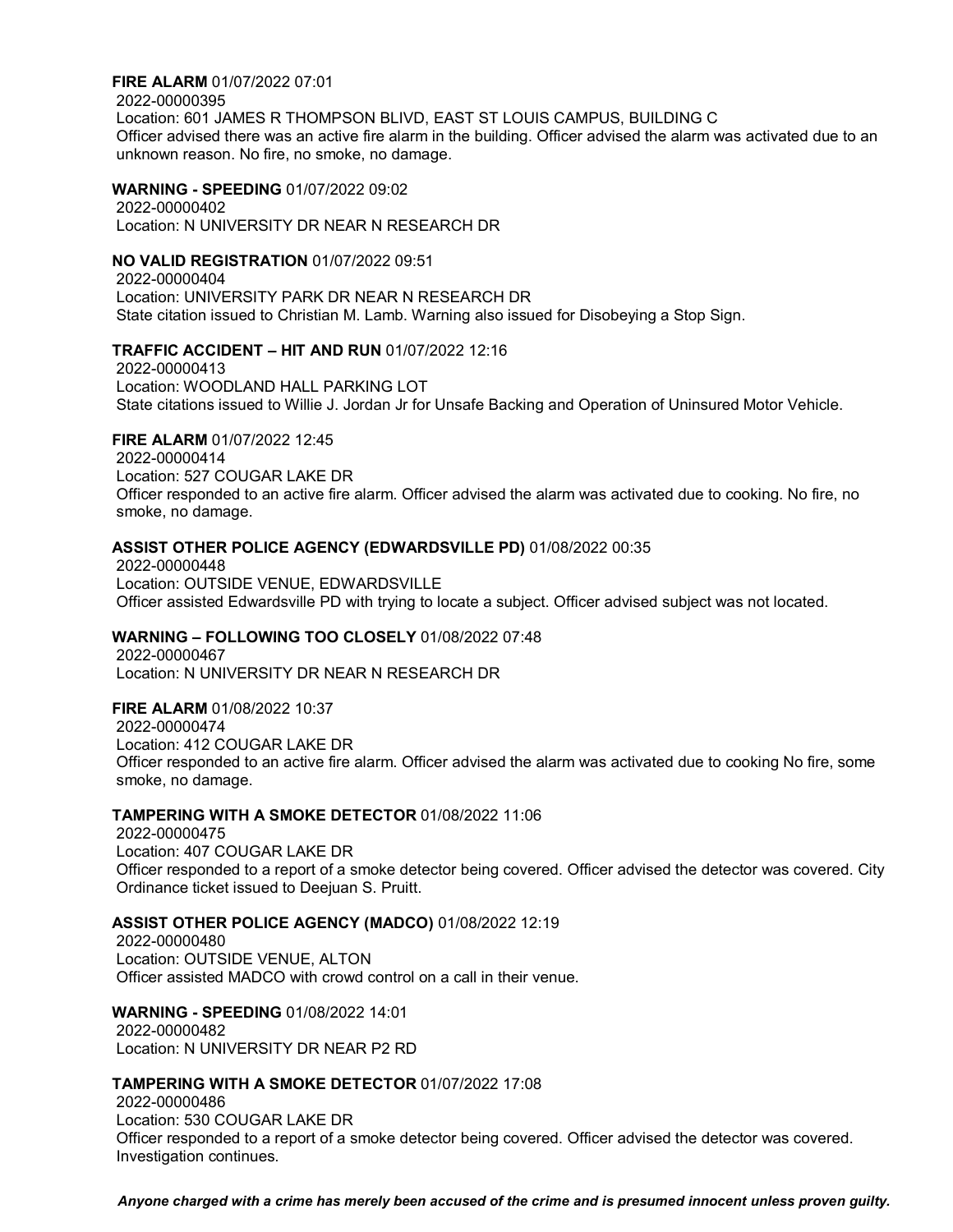**WELFARE CHECK** 01/09/2022 08:59 2022-00000535 Location: PARKING LOT 10 Officer advised he conducted a welfare check on a subject. Subject did not need police assistance.

#### **DRIVING WHILE LICENSE SUSPENDED** 01/09/2022 12:12

2022-00000540 Location: NW UNIVERSITY DR NEAR CIRCLE DR State citation issued to Voneric T. Dodd Jr. Citation also issued for Operation of Uninsured Motor Vehicle. Warning also issued for Speeding.

#### **SPEEDING** 01/09/2022 14:55

2022-00000543 Location: N UNIVERSITY DR NEAR N RESEARCH DR State citation issued to William H. Travis IV.

**SPEEDING** 01/09/2022 15:16 2022-00000544 Location: N UNIVERSITY DR NEAR N RESEARCH DR State citation issued to Robert E. Clark III.

# **CRIMINAL DAMAGE TO STATE SUPPORTED PROPERTY** 01/10/2022 09:11

2022-00000601 Location: 35 CIRCLE DR, STUDENT FITNESS CENTER Officer responded to a report regarding damage to lockers in the men's locker room.

# **SCOFFLAW PARKING VIOLATION** 01/10/2022 09:29

2022-00000604 Location: PARKING LOT A

**FRAUD** 01/10/2022 10:17 2022-00000607 Location: 70 HAIRPIN DR, RENDLEMAN HALL Officer took a report regarding a subject using a fake SIUE diploma.

#### **ASSIST OTHER POLCIE AGENCEY (EDWARDSVILLE PD)** 01/10/2022 13:11

2022-00000622 Location: OUTSIDE VENUE, EDWARDSVILLE Officer assisted Edwardsville PD with trying to locate a vehicle. Officer advised the vehicle was not located.

**FIRE ALARM** 01/10/2022 19:58 2022-00000649 Location: 427 COUGAR LAKE DR Officer responded to an active fire alarm. Officer advised the alarm was activated due to cooking. No fire, no smoke, no damage.

**WARNING - SPEEDING** 01/10/2022 21:35 2022-00000654 Location: S UNIVERISTY DR NEAR CIRCLE DR Warning also issued for Expired Registration.

#### **ASSIST OTHER AGECNY (HOUSING) / UNWANTED SUBJECT** 01/10/2022 23:18

2022-00000659

Location: 522 COUGAR LAKE DR

Officer responded to a report of a resident stating that she did not want her roommate's guest in their apartment. Officer advised the unwanted subject was not there on arrival and there was a lack of communication between roommates.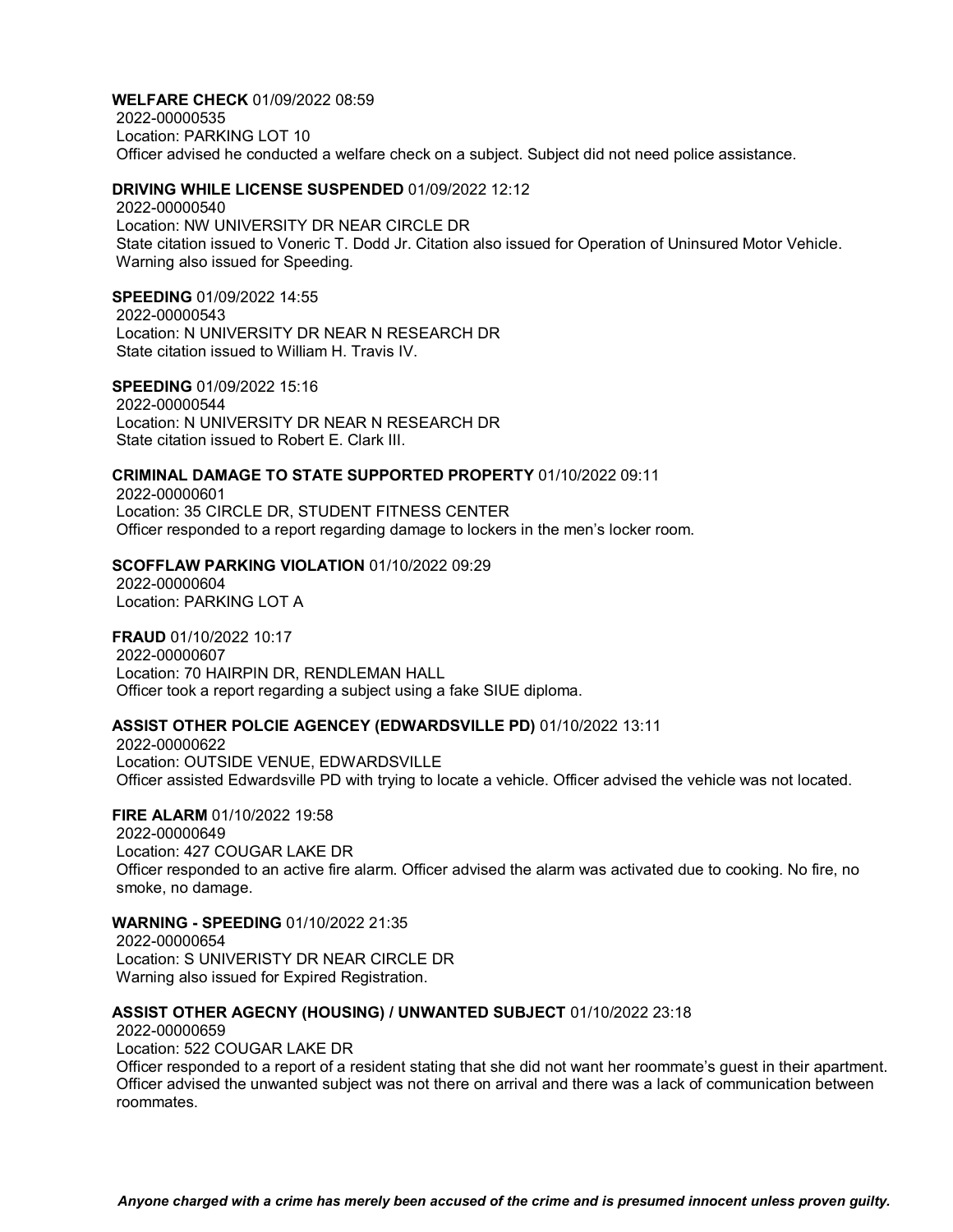**FOUND PURSE** 01/11/2022 11:36 2022-00000705 Location: 60 HAIRPIN DR, MORRIS UNIVERSITY CENTER

# **WARNING - SPEEDING** 01/11/2022 14:53

2022-00000717 Location: S UNIVERSITY DR NEAR STADIUM DR

**SPEEDING** 01/11/2022 15:10 2022-00000719 Location: N UNIVERSITY DR NEAR N RESEARCH DR State citation issued to Sylvester L. Patterson.

**WARNING – ONE HEADLIGHT** 01/11/2022 20:35 2022-00000741 Location: S UNIVERSITY DR NEAR UNIVERSITY PARK DR

# **FIRE ALARM / CARBON MONOXIDE ALARM / FIRE DEPARTMENT CALL** 01/11/2022 21:07

2022-00000745 Location: 410 COUGAR LAKE DR Officer responded to an active fire alarm/carbon monoxide alarm. Officer advised the alarms were set off by an unknown reason. Edwardsville FD was dispatched and cleared the scene. No fire, no smoke, no damage.

#### **ASSIST OTHER POLICE AGENCY (EDWARDSVILLE PD)** 01/12/2022 03:58

2022-00000756 Location: OUTSIDE VENUE, EDWARDSVILLE Officer assisted Edwardsville PD with gathering information on a call in their venue.

#### **SUSPICIOUS ACTIVITY** 01/12/2022 04:17

2022-00000757 Location: 415 COUGAR LAKE DR Officer responded to a report of residents thinking someone was in their apartment. Officer checked the apartment and no one was in the apartment.

#### **ASSIST OTHER POLICE AGENCY (EDWARDSVILLE PD)** 01/12/2022 06:05

2022-00000759 Location: OUTSIDE VENUE, EDWARDSVILLE Officer assisted Edwardsville PD with crowd control on a call in their venue.

**WARNING - SPEEDING** 01/12/2022 08:56

2022-00000772 Location: N UNIVERSITY DR NEAR N RESEARCH DR

**WARNING – EXPIRED REGISTRATION** 01/12/2022 10:55

2022-00000778 Location: E UNIVERSITY DR NEAR N UNIVERSITY DR

# **WARNING – EXPIRED REGISTRATION** 01/12/2022 12:51

2022-00000784 Location: E UNIVERSITY DR NEAR N UNIVERSITY DR

**WARNING – SPEEDING** 01/12/2022 13:13 2022-00000785 Location: S UNIVERSITY DR NEAR STADIUM DR

#### **FIRE ALARM** 01/12/2022 16:26

2022-00000797 Location: 521 COUGAR LAKE DR Officer responded to an active fire alarm. Officer advised the alarm was activated due to an unknown reason. No fire, no smoke, no damage.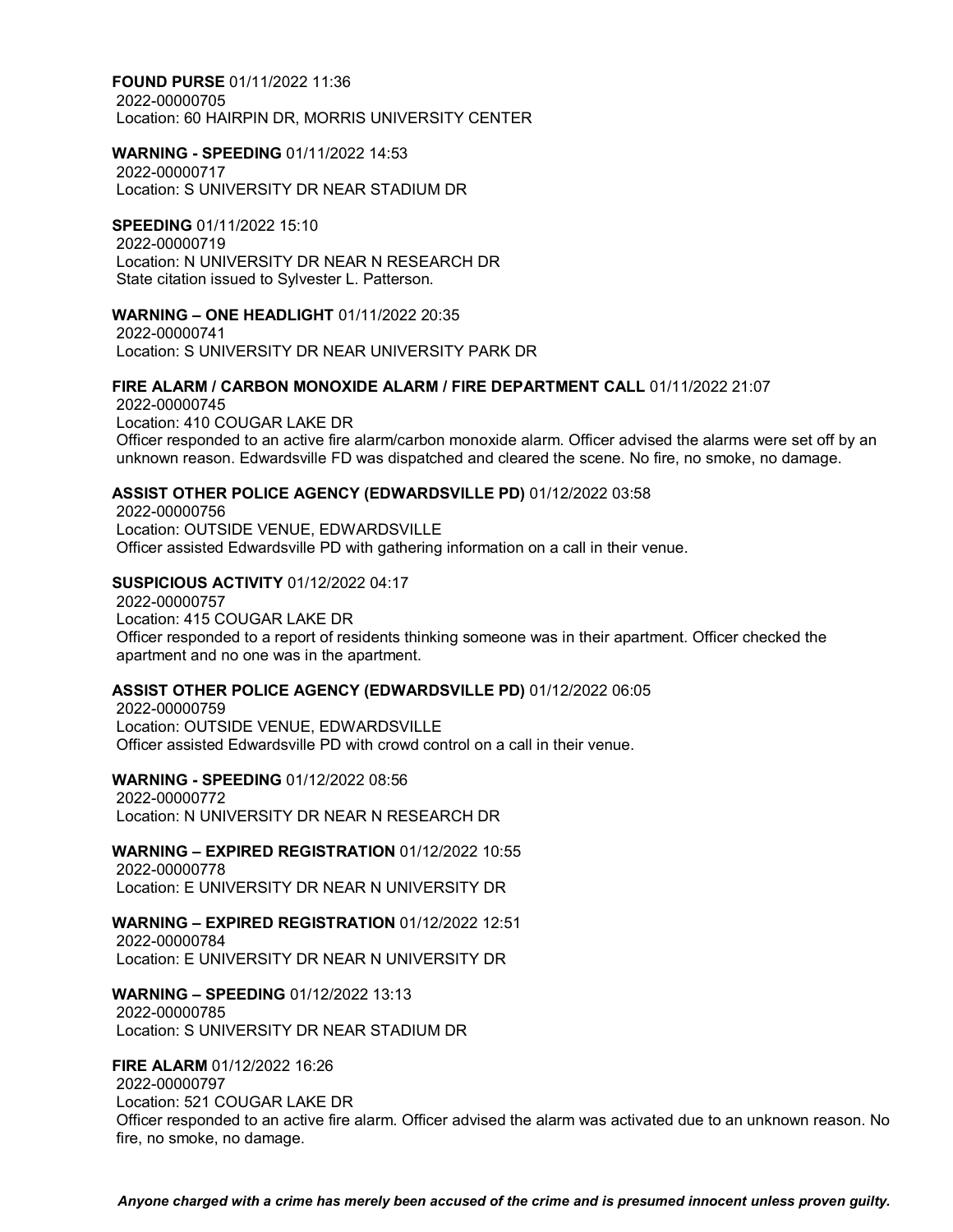#### **FIRE ALARM** 01/12/2022 18:48

2022-00000807 Location: 415 COUGAR LAKE DR Officer responded to an active fire alarm. Officer advised the alarm was activated due to cooking. No fire, no smoke, no damage.

# **SUSPICIOUS ODOR** 01/12/2022 22:56

2022-00000825 Location: 74 CIRCLE DR, EVERGREEN HALL Officer responded to a suspicious odor of cannabis. Officer advised there was a faint smell, but was unable to locate the source.

#### **ASSIST OTHER POLICE AGENCY (EDWARDSVILLE PD)** 01/12/2022 23:33

2022-00000829 Location: OUTSIDE VENUE, EDWARDSVILLE Officer assisted Edwardsville PD with crowd control on a loud noise complaint. Officer advised he spoke with the subjects and the subjects turned the music down.

#### **ASSIST OTHER POLICE AGENCY (EDWARDSVILLE PD)** 01/13/2022 01:35

2022-00000842 Location: OUTSIDE VENUE, EDWARDSVILLE PD Officer assisted Edwardsville PD with traffic control on a traffic stop.

# **FIRE ALARM** 01/13/2022 02:36

2022-00000847 Location: 429 COUGAR LAKE DR Officer responded to an active fire alarm. Officer advised the alarm was activated due to a humidifier. No fire, no smoke, no damage.

# **WARNING – IMPROPER DISPLAY OF REGISTRATION** 01/13/2022 08:43

2022-00000870 Location: N UNIVERSITY DR NEAR N RESEARCH DR

#### **WARNING – DISOBEY STOP SIGN** 01/13/2022 09:42

2022-00000873 Location: CIRCLE DR NEAR WHITESIDE RD

#### **WARNING – EXPIRED REGISTRATION** 01/13/2022 10:13

2022-00000876 Location: CIRCLE DR NEAR S UNIVERSITY DR

**DISTRUBANCE** 01/13/2022 11:07 2022-00000880 Location: 415 COUGAR LAKE DR Officer responded to a report of a verbal argument between roommates. Officer advised the argument was verbal only and the issue was forwarded to Housing.

#### **FIRE ALARM** 01/13/2022 14:11

2022-00000888 Location: 409 COUGAR LAKE DR Officer responded to an active fire alarm. Officer advised the alarm was activated due to cooking. No fire, no smoke, no damage.

# **TRAFFIC ACCIDENT** 01/13/2022 15:51

2022-00000894 Location: N UNIVERSITY DR NEAR E UNIVERSITY DR

#### **ASSIST OTHER POLICE AGENCY (ALTON PD)** 01/13/2022 19:10

2022-00000903 Location: OUTSIDE VENUE, ALTON Officer assisted Alton PD with traffic control on a traffic accident.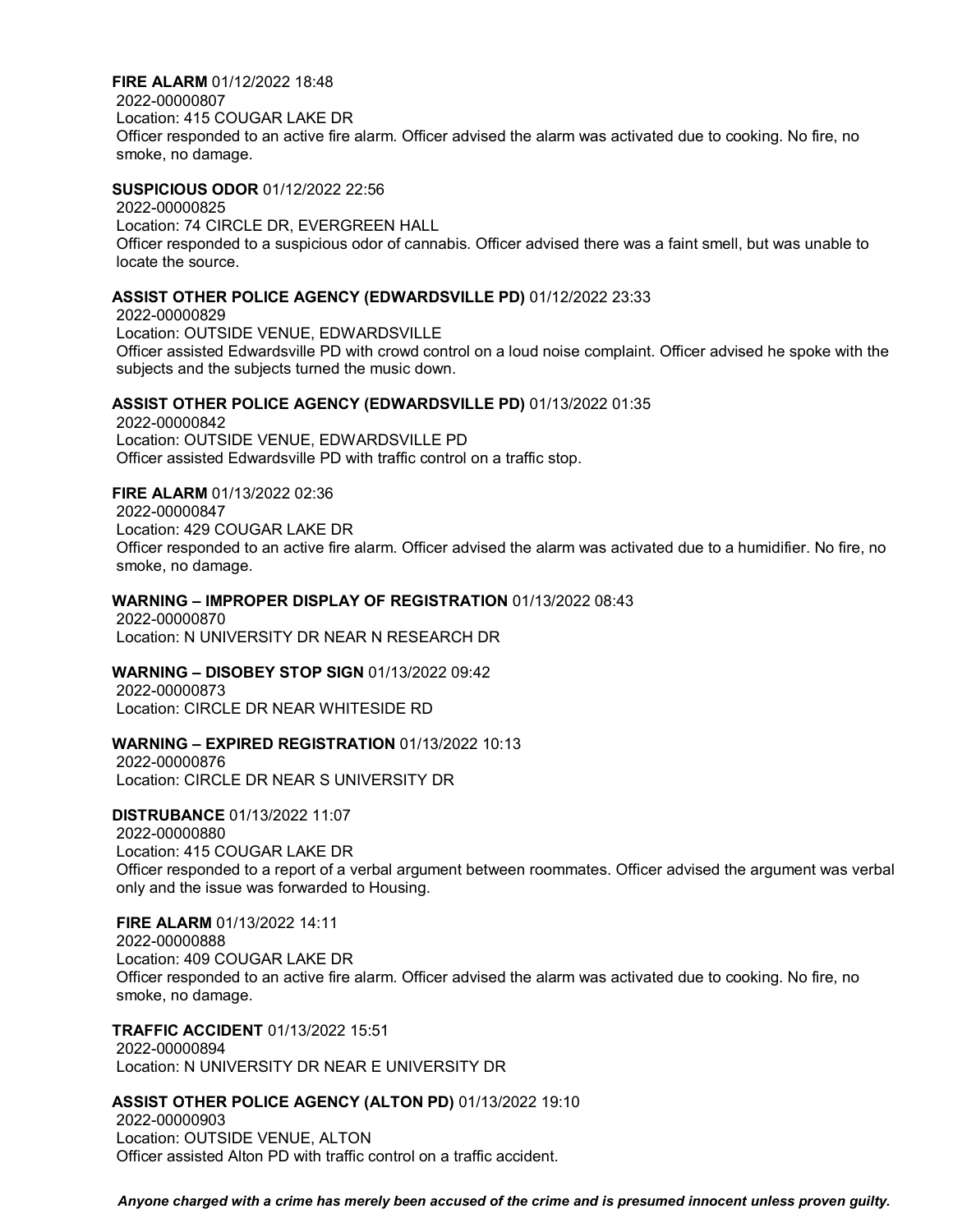#### **THEFT - RETAIL** 01/14/2022 13:43

2022-00000975 Location: 60 HAIRPIN DR, MORRIS UNIVERSITY CENTER Officer took a report regarding a subject taking a workbook without paying for it. Subject returned to the store and paid for the book.

#### **WARNING – DRIVING WITHOUT HEADLIGHTS** 01/16/2022 01:36

2022-00001063 Location: E UNIVERSITY DR NEAR GOVERNORS PKWY

#### **SUSPICIOUS ODOR** 01/16/2022 13:04

2022-00001094 Location: 60 CIRCLE DR, BLUFF HALL Officer responded to a report of a suspicious odor of cannabis. Officer advised contact was made with resident of a room. Warning was issued for Possession of Cannabis. Referred to Housing.

# **SUPSICIOUS ODOR** 01/16/2022 20:47

2022-00001106 Location: BLUFF HALL Officer responded to a report of a suspicious odor of cannabis. Officer advised the source of the smell was not able to be located.

# **WARNING – NO REAR REGISTRATION LIGHT** 01/16/2022 21:15

2022-00001107 Location: STADIUM DR NEAR WHITESIDE RD Warnings also issued for Defective Windshield, Possession of Cannabis and Possession of Drug Paraphernalia.

# **TRAFFIC ACCIDENT – PROPERTY DAMAGE** 01/17/2022 15:31

2022-00001144 Location: PARKING LOT 4D

### **FIRE ALARM** 01/17/2022 15:53

2022-00001145 Location: 411 COUGAR LAKE DR Officer responded to an active fire alarm. Officer advised the alarm was activated due to cooking. No fire, no smoke, no damage.

# **ASSIST OTHER POLICE AGENCY (EDWARDSVILLE PD)** 01/17/2022 23:15

2022-00001167 Location: OUTSIDE VENUE, EDWARDSVILLE Officer assisted Edwardsville PD with traffic control on a traffic stop.

#### **WARNING – IMPROPER LANE USAGE** 01/18/2022 00:40

2022-00001172 Location: NEW POAG RD NEAR OLD POAG RD

#### **WARNING – SPEEDING** 01/18/2022 08:42 2022-00001200

Location: NW UNIVERSITY DR NEAR CIRCLE DR

# **WARNING – SPEEDING** 01/18/2022 09:33

2022-00001205 Location: NW UNIVERSITY DR NEAR CIRCLE DR

# **FIRE ALARM** 01/18/2022 11:18

2022-00001211

Location: 420 COUGAR LAKE DR

Officer responded to an active fire alarm. Officer advised the alarm was activated to an unknown cause. No fire, no smoke, no damage.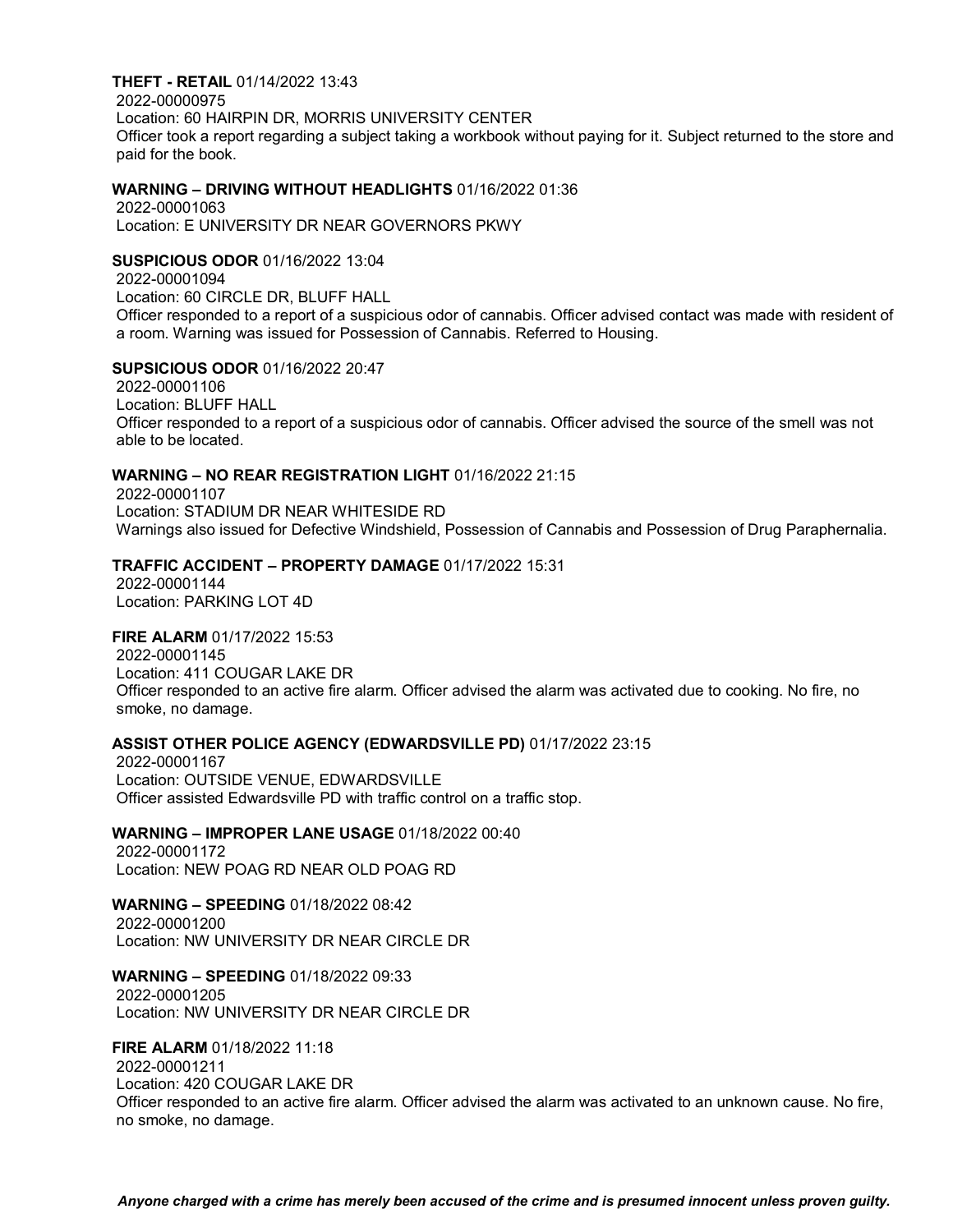#### **TRAFFIC ACCIDENT – HIT AND RUN** 01/18/2022 11:25

2022-00001212 Location: PARKING LOT 6

# **FIRE ALARM** 01/18/2022 13:13

2022-00001219 Location: 420 COUGAR LAKE DR Officer responded to an active fire alarm. Officer advised the alarm was activated to an unknown cause. No fire, no smoke, no damage.

### **ASSIST OTHER POLICE AGENCY (EDWARDSVILLE PD)** 01/18/2022 13:41

2022-00001224 Location: OUTSIDE VENUE, EDWARDSVILLE Officer assisted Edwardsville PD with traffic control on a traffic accident.

# **ASSIST OTHER POLICE AGENCY (EDWARDSVILLE PD)** 01/18/2022 13:52

2022-00001225 Location: OUTSIDE VENUE, EDWARDSVILLE Officer assisted Edwardsville PD with traffic control on a traffic accident and trying to locate a vehicle.

**FRAUD** 01/18/2022 14:39 2022-00001229 Location: 2800 COLLEGE AVE, ALTON CAMPUS BUILDING 271 Officer took a report regarding unauthorized charges on a credit card.

**FOUND DEBIT CARD** 01/18/2022 16:57 2022-00001237 Location: ALTON CAMPUS GENERAL GROUNDS

**FOUND LAPTOP** 01/18/2022 17:08 2022-00001238 Location: 125 PECK SERVICE RD, ALUMNI HALL

**FIRE ALARM** 01/18/2022 18:43 2022-00001246 Location: 414 COUGAR LAKE DR Officer responded to an active fire alarm. Officer advised the alarm was activated due to cooking. No fire, no smoke, no damage.

**SPEEDING** 01/18/2022 19:29 2022-00001251 Location: N UNIVERSITY DR NEAR N RESEARCH DR State citation issued to Nicholas J. Braasch.

#### **ASSIST OTHER POLICE AGENCY (EDWARDSVILLE PD)** 01/18/2022 21:14

2022-00001259 Location: OUTSIDE VENUE, EDWARDSVILLE Officer assisted Edwardsville PD with trying to locate a subject.

**INTIMIDATION** 01/18/2022 21:42 2022-00001261 Location: 60 CIRCLE DR, BLUFF HALL Officer took a report regarding an incident involving money trying to be obtained.

**FIRE ALARM** 01/19/2022 01:21 2022-00001276 Location: 405 COUGAR LAKE DR Officer responded to an active fire alarm. Officer advised the alarm was activated due to unknown reason. No fire, no smoke, no damage.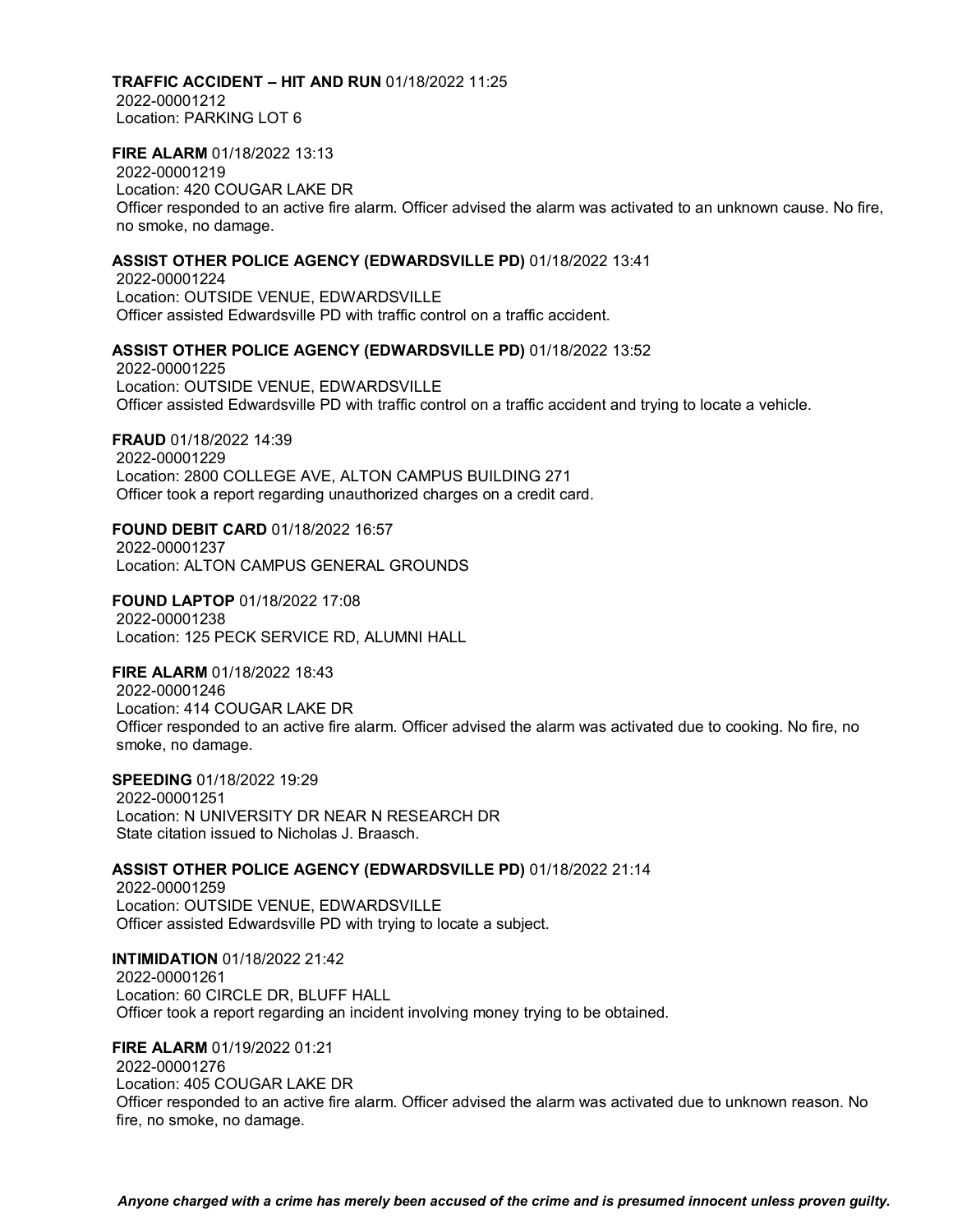**FIRE ALARM** 01/19/2022 03:14 2022-00001281 Location: 405 COUGAR LAKE DR Officer responded to an active fire alarm. Officer advised the alarm was activated due to a faulty detector. No fire, no smoke, no damage.

#### **WARNING – SPEEDING** 01/19/2022 07:36

2022-00001293 Location: N UNIVERSITY DR NEAR N RESEARCH DR

#### **OPERATION OF UNINSURED MOTOR VEHICLE** 01/19/2022 10:08

2022-00001305 Location: NEW POAG RD NEAR NW UNIVERSITY DR State citation issued to James Mosby Jr. Warning also issued for Speeding.

#### **ASSIST OTHER AGENCY (HOUSING)** 01/19/2022 13:48

2022-00001310 Location: 406 COUGAR LAKE DR Officer assisted housing with speaking to a resident about smoke detectors.

#### **TAMPERING WITH A SMOKE DETECTOR** 01/19/2022 14:03

2022-00001312 Location: 423 COUGAR LAKE DR Officer responded to a report of a smoke detector being covered. City Ordinance issued to Diamond L. Harrington.

# **WARNING – SPEEDING** 01/19/2022 14:22

2022-00001315 Location: N UNIVERSITY DR NEAR N RESEARCH DR

# **FIRE ALARM** 01/19/2022 14:45

2022-00001316 Location: 511 COUGAR LAKE DR Officer responded to an active fire alarm. Officer advised the alarm was activated due to a candle. No fire, no smoke, no damage.

# **SPEEDING** 01/19/2022 15:15

2022-00001319 Location: S UNIVERSITY DR NEAR STADIUM DR State citation issued to Allyson J. Lamas.

#### **ASSIST OTHER POLICE AGENCY (MADCO)** 01/19/2022 15:03

2022-00001322 Location: OUTSIDE VENUE, MARYVILLE Officer assisted MADCO with searching a female subject with negative results.

### **THEFT UNDER** 01/19/2022 16:14

2022-00001323 Location: 60 CIRCLE DR, BLUFF HALL Officer took a report regarding a webcam being stolen.

**SUSPICIOUS ODOR** 01/19/2022 19:44 2022-00001335 Location: 50 RESIDENCE DR, PRAIRIE HALL Officer responded to a suspicious odor of cannabis. Officer advised there was a light smell of cannabis but was unable to locate the source.

#### **WARNING – DRIVING WITHOUT HEADLIGHTS** 01/19/2022 20:27

2022-00001337 Location: S UNIVERSITY DR NEAR UNIVERSITY PARK DR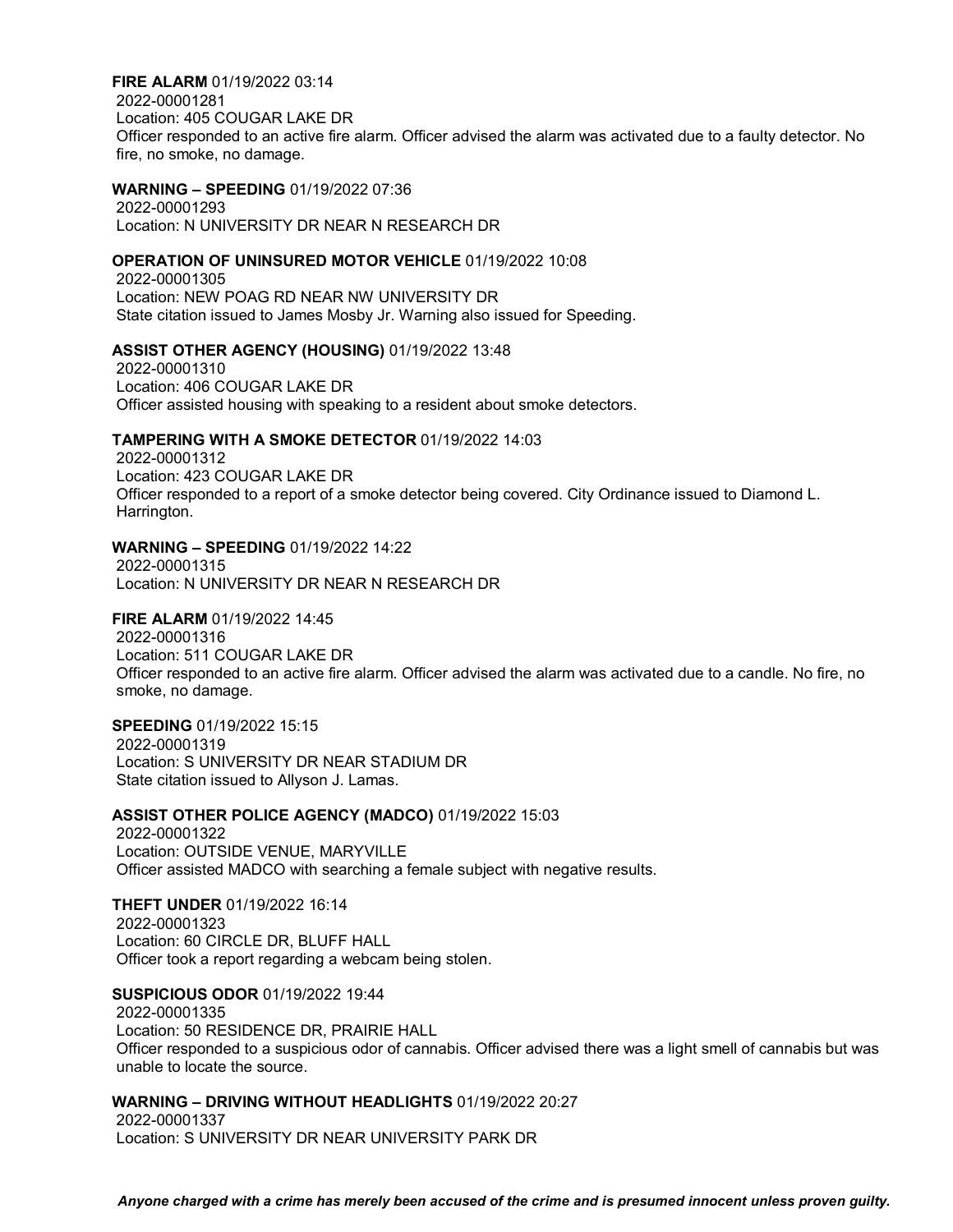# **ASSIST OTHER POLICE AGENCY (EDWARDSVILLE PD)** 01/20/2022 07:22

2022-00001360 Location: OUTSIDE VENUE, EDWARDSVILLE Officer assisted Edwardsville PD with traffic control on a traffic accident.

**DISORDERLY CONDUCT** 01/20/2022 14:39 2022-00001383 Location: HAIRPIN DR NEAR UNIVERSITY DR Officer responded to a report of a subject not exiting a Madison County Transit after being asked to. Officer advised no charges were being pursued.

#### **WELFARE CHECK** 01/20/2022 18:54

2022-00001397 Location: 95 RESIDENCE DR, WOODLAND HALL Officer responded to a welfare request by a family member. Officer made contact with the subject and the subject did not need police assistance.

**WELFARE CHECK** 01/20/2022 19:24 2022-00001400 Location: 95 RESIDENCE DR, WOODLAND HALL Officer responded to a welfare request by a family member. Officer made contact with the subject and the subject did not need police assistance.

# **WARNING – SPEEDING** 01/21/2022 08:09

2022-00001435 Location: NW UNIVERSITY DR NEAR CIRCLE DR

**WARNING – SPEEDING** 01/21/2022 08:22 2022-00001436 Location: NW UNIVERSITY DR NEAR CIRCLE DR

# **TRAFFIC ACCIDENT** 01/21/2022 09:00

2022-00001437 Location: PARKING LOT A

#### **WARNING – DISOBEY STOP SGIN** 01/21/2022 11:14

2022-00001445 Location: CIRCLE DR NEAR WHITESIDE RD

**WARNING – SPEEDING** 01/21/2022 13:06 2022-00001453 Location: NW UNIVERSITY DR NEAR CIRCLE DR

#### **ASSIST OTHER POLICE AGENCY (BLOOMINGTON PD)** 01/21/2022 13:36

2022-00001456 Location: SIUE POLICE DEPARTMENT Officer assisted PD with giving paperwork to a subject.

# **EXPIRED REGISTRATION** 01/21/2022 15:10

2022-00001463 Location: CIRCLE DR NEAR S UNIVERSITY DR State citation issued to Charlene R. Cole.

# **WARNING – IMPROPER PASSING OF EMERGENCY VEHICLE** 01/21/2022 15:25

2022-00001464 Location: S UNIVERSITY DR NEAR STADIUM DR

**ASSIST OTHER POLICE AGENCY (EDWARDSVILLE PD)** 01/21/2022 16:00 2022-00001468 Location: OUTSIDE VENUE, EDWARDSVILLE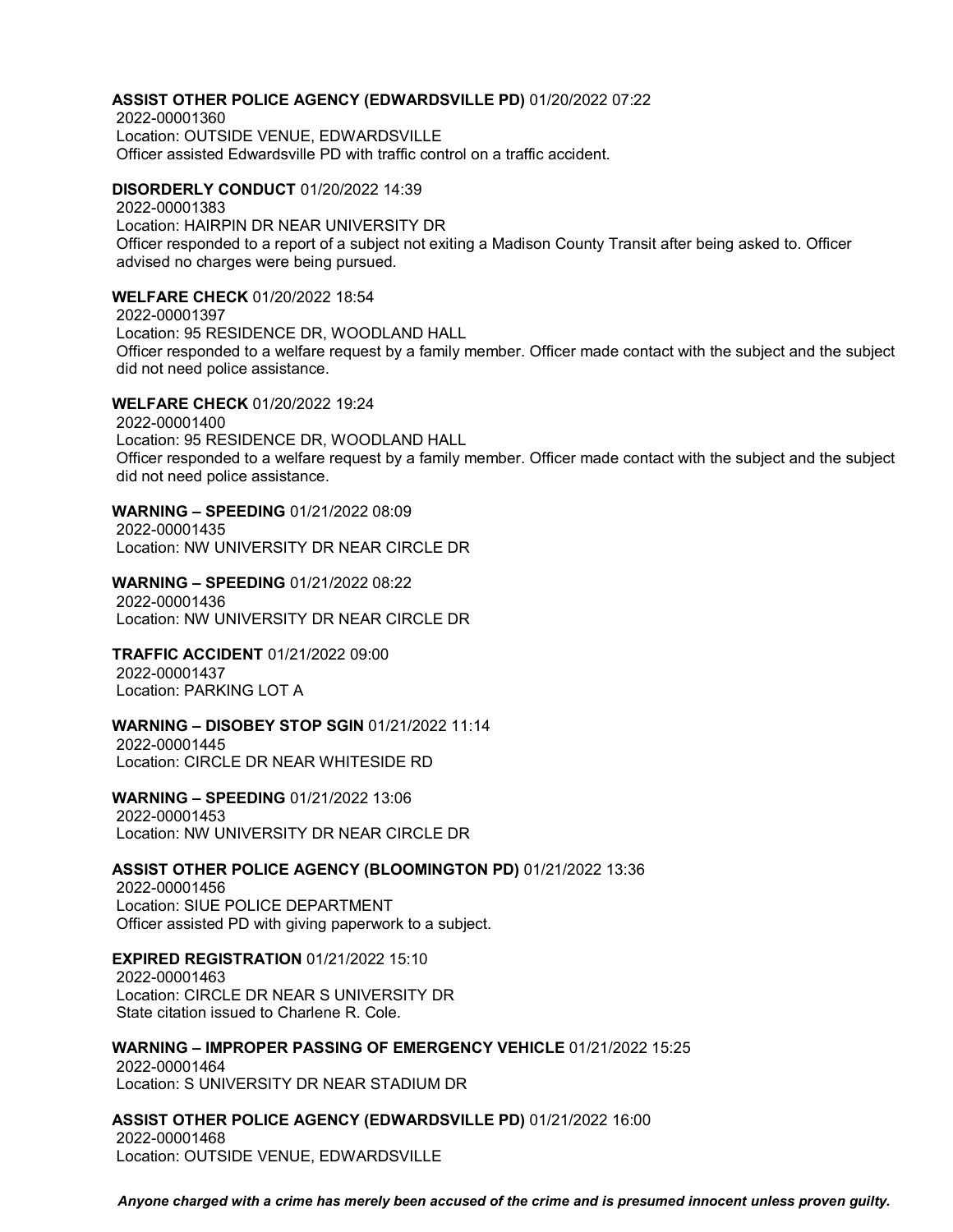Officer assisted Edwardsville PD with traffic control on a traffic accident.

**LOST CREDIT CARD** 01/21/2022 16:22 2022-00001469 Location: 40 HAIRPIN DR, SCIENCE EAST

**FIRE ALARM** 01/21/2022 16:38 2022-00001471 Location: 414 COUGAR LAKE DR Officer responded to an active fire alarm. Officer advised the alarm was activated due to cooking. No fire, no smoke, no damage.

#### **TRAFFIC ACCIDENT – PROPERTY DAMAGE** 01/21/2022 17:58

2022-00001473 Location: S UNIVERSITY DR NEAR CIRCLE DR

**FOUND DRIVERS LICENSE** 01/21/2022 21:05 2022-00001482 Location: 61 CIRCLE DR, ENGINEERING BUILDING

**TRAFFIC ACCIDENT – HIT AND RUN** 01/22/2022 11:44

2022-00001520 Location: PARKING LOT B Warning issued for Leaving the Scene of a Traffic Accident.

#### **FIRE ALARM** 01/22/2022 11:56

2022-00001521 Location: 520 COUGAR LAKE DR Officer responded to an active fire alarm. Officer advised the alarm was activated due to cooking. No fire, no smoke, no damage.

#### **WARNING – DISOBEY STOP SIGN** 01/22/2022 15:42

2022-00001535 Location: E UNIVERSITY DR NEAR N UNIVERSITY DR

#### **TAMPERING WITH A SMOKE DETECTOR** 01/22/2022 19:49

2022-00001550 Location: 431 COUGAR LAKE DR Officer responded to a report of a smoke detector being covered. Investigation continues.

**FIRE ALARM** 01/22/2022 22:40 2022-00001562 Location: 417 COUGAR LAKE DR Officer responded to an active fire alarm. Officer advised the alarm was activated due to cooking. No fire, some smoke, no damage.

**WELFARE CHECK** 01/23/2022 00:51 2022-00001570 Location: PARKIGN LOT 12 Officer responded to a welfare check on a subject. Officer advised the subject did not need police assistance.

#### **WARNING – IMPROPER LANE USAGE** 01/23/2022 04:30

2022-00001587 Location: N UNIVERSITY DR NEAR LEWIS RD

**WARNING – SPEEDING** 01/23/2022 09:45 2022-00001594 Location: UNIVERSITY DR NEAR HAIRPIN DR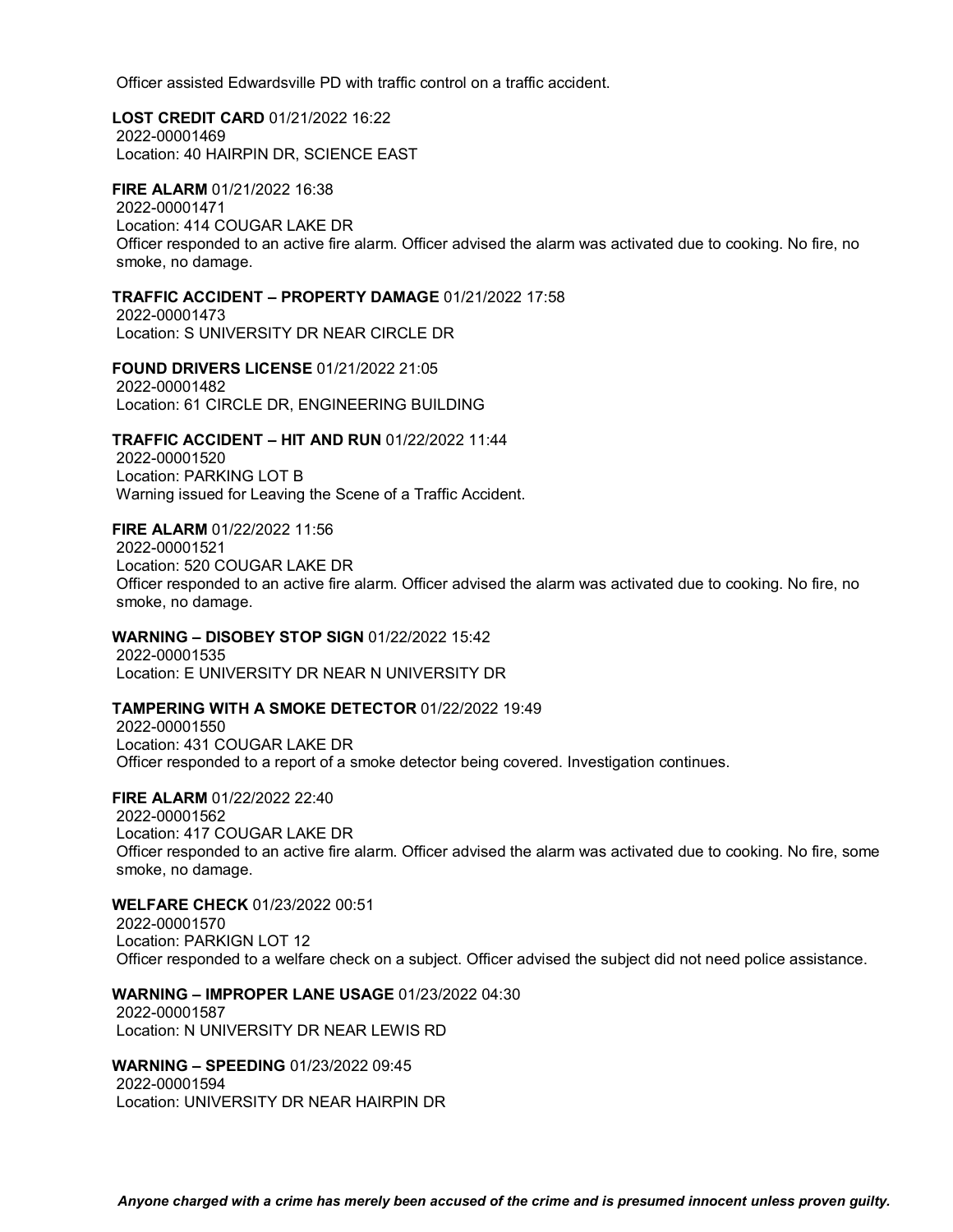**SUPSICIOUS ACTIVITY** 01/23/2022 12:34 2022-00001605 Location: 95 RESIDENCE DR, WOODLAND HALL Officer responded to a report of writings on a nametags. BIAS team contacted. Investigation continues.

#### **DISORDERLY CONDUCT** 01/23/2022 12:34

2022-00001605 Location: 95 RESIDENCE DR, WOODLAND HALL Officer took a report regarding a subject receiving a disturbing text message. Investigation continues.

#### **SPEEDING** 01/23/2022 19:54

2022-00001620 Location: N UNIVERSITY DR NEAR N RESEARCH DR State citation issued to Aaryn K. Hays.

**TRAFFIC ACCIDENT** 01/23/2022 22:17 2022-00001628 Location: WOODLAND HALL PARKING LOT

#### **SCOFFLAW PARKING VIOLATION** 01/24/2022 10:14

2022-00001662 Location: PECK SERVICE RD NEAR CIRCLE DR

#### **TAMPERING WITH A SMOKE DETECTOR** 01/24/2022 14:17

2022-00001672 Location: 407 COUGAR LAKE DR Officer responded to a report of a smoke detector being covered. City Ordinance was issued to Jasmine N. Cates.

### **TAMPERING WITH A SMOKE DETECTOR** 01/24/2022 14:39

2022-00001674 Location: 431 COUGAR LAKE DR Officer responded to a report to a report of a smoke detector being covered. City Ordinance was issued to Lia K. Rojas. Warning also issued for Possession of Drug Paraphernalia.

#### **WARNING – DISOBEY STOP SIGN** 01/24/2022 22:34

2022-00001694 Location: UNIVERSITY PARK DR NEAR S UNIVERSITY DR

# **WELFARE CHECK** 01/25/2022 09:42

2022-00001718 Location: 526 COUGAR LAKE DR Officer responded to a welfare check on a subject that was yelling. Officer advised subject was on the phone and did not need police assistance.

# **TRAFFIC ACCIDENT** 01/25/2022 10:56

2022-00001725 Location: STADIUM DR NEAR S UNIVERSITY DR State citation issued to Michael E. Weirich for Failure to Reduce Speed.

#### **WARNING - SPEEDING** 01/25/2022 21:36 2022-00001743 Location: N UNIVERSITY DR NEAR N RESEARCH DR

#### **SUSPICIOUS ODOR** 01/25/2022 21:36

2022-00001763 Location: 50 RESIDENCE DR, PRAIRIE HALL Officer responded to a suspicious odor of cannabis. Officer advised unable to locate the source.

### **WARNING – SPEEDING** 01/26/2022 11:23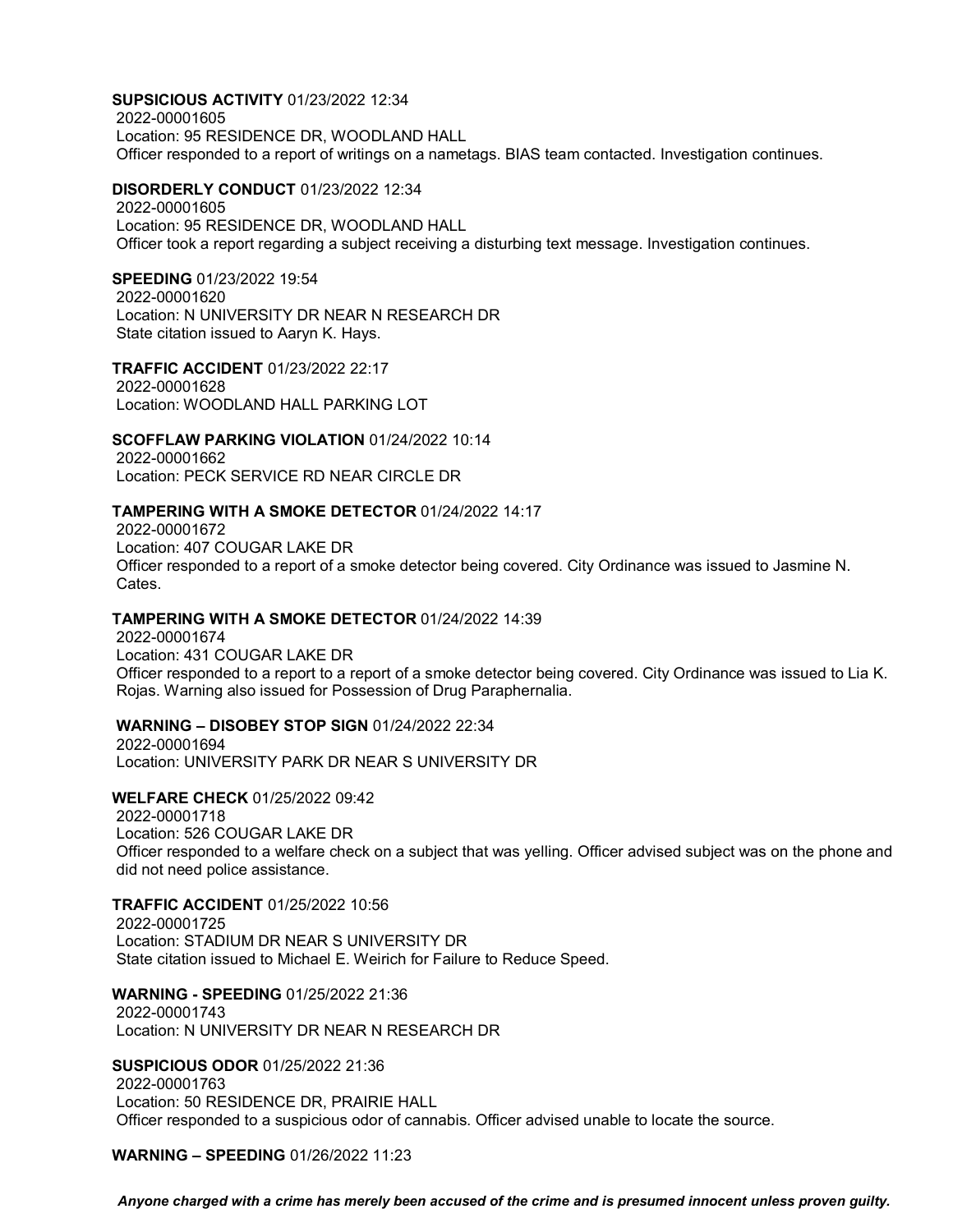# **WELFARE CHECK** 01/26/2022 11:59

2022-00001809 Location: 95 RESIDENCE DR, WOODLAND HALL Officer responded to a welfare check request from a mother on her daughter. Officer advised contact was made with the subject and the subject did not need police assistance.

#### **TRAFFIC ACCIDENT – PROPERTY DAMAGE** 01/26/2022 12:19

2022-00001810 Location: PARKING LOT 12

# **SUSPICIOUS ODOR** 01/26/2022 13:31

2022-00001816 Location: 60 CIRCLE DR, BLUFF HALL Officer responded to a suspicious odor of cannabis. Contact was made with a resident. Warnings were issued for Possession of Cannabis and Tampering with a Smoke Detector.

# **SCOFFLAW PARKING VIOLATION** 01/26/2022 14:17

2022-00001818 Location: PARKING LOT F

#### **SCOFFLAW PARKING VIOLATION** 01/26/2022 18:26

2022-00001827 Location: PARKING LOT C

#### **ASSIST OTHER POLICE AGENCY (ILLINOIS STATE POLICE)** 01/26/2022 18:29

2022-00001828 Location: OUTSIDE VENUE, EDWARDSVILLE Officer assisted Edwardsville PD with traffic control on a traffic accident.

#### **FIRE ALARM** 01/26/2022 20:38

2022-00001834 Location: 511 COUGAR LAKE DR Officer responded to an active fire alarm. Officer advised the alarm was activated due to cooking. No fire, some smoke, no damage.

#### **SCOFFLAW PARKING VIOLATION** 01/26/2022 22:05

2022-00001840 Location: PARKING LOT 5B

#### **DISORDERLY CONDUCT** 01/26/2022 23:57

2022-00001850 Location: 95 RESIDENCE DR, WOODLAND HALL Officer took report of a video that was made of a subject smearing a condiment on a door. Investigation continues.

# **DISORDELY CONDUCT/FOLLOW-UP** 01/27/2022 08:36

2022-00001878/2022-00001850 Location: 95 RESIDENCE DR, WOODLAND HALL Officer conducted a follow up on the case. Kara A. Dauer (19 yoa, 620 Lori Lynn Ct, St. Charles, MO) was arrested for Disorderly Conduct. Subject was fingerprinted, photographed, processed and released with a Notice to Appear.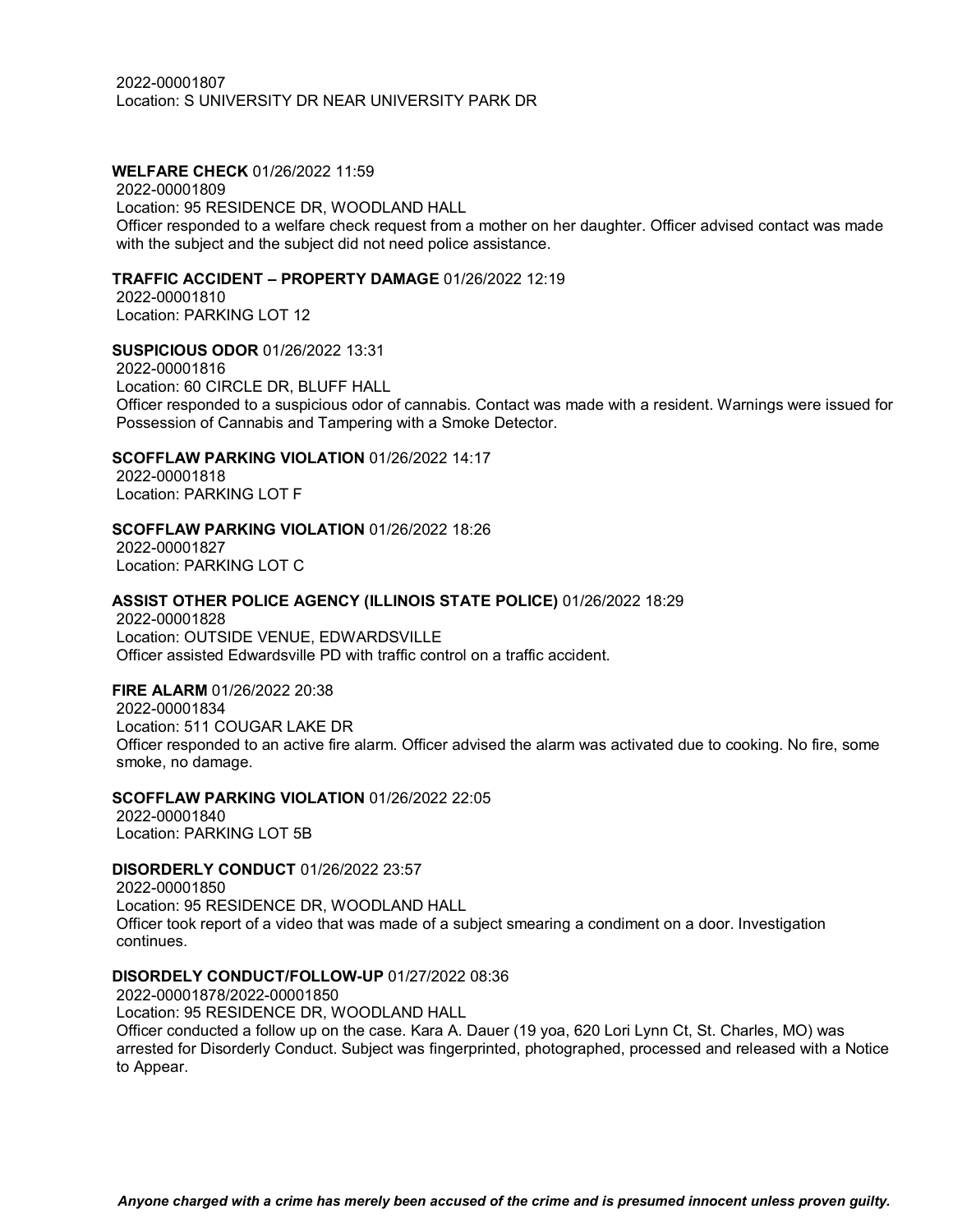#### **DISORDELY CONDUCT/FOLLOW-UP** 01/27/2022 11:57

2022-00001611 Location: 95 RESIDENCE DR, WOODLAND HALL Officer conducted a follow up on the case. Nathan J. Current (18 yoa, 645 Curtis Dr, Mt. Zion, IL) was arrested for Disorderly Conduct. Subject was fingerprinted, photographed, processed and released with a Notice to Appear.

**SPEEDING** 01/27/2022 12:46 2022-00001894 Location: S UNIVERSITY DR NEAR STADIUM DR State citation issued to Samual J. Prange.

#### **DISORDELY CONDUCT** 01/27/2022 13:04

2022-00001896 Location: 95 RESIDENCE DR, WOODLAND HALL Officer conducted a follow up on the case. Kara A. Dauer (19 yoa, 620 Lori Lynn Ct, St. Charles, MO) was arrested for Disorderly Conduct. Subject was fingerprinted, photographed, processed and released with a Notice to Appear.

# **LOST SWEATSHIRT** 01/27/2022 14:42

2022-00001901 Location: 35 CIRCLE DR, STUDENT FITNESS CENTER

#### **DISORDELY CONDUCT/FOLLOW-UP** 01/27/2022 15:23

2022-00001902/2022-00001850 Location: 95 RESIDENCE DR, WOODLAND HALL Officer conducted a follow up on the case. Gerald Q Powell Jr (18 yoa, 6630 Foxshire Dr, Florissant, MO) was arrested for Disorderly Conduct. Subject was fingerprinted, photographed, processed and released with a Notice to Appear.

# **FOUND CELLPHONE** 01/27/2022 15:28 2022-00001903

Location: 35 CIRCLE DR, STUDENT FITNESS CENTER

### **INFORMATIONAL** 01/27/2022 16:37

2022-00001908 Location: 601 JAMES R THOMPSON BLVD, BUILDING A, EAST ST LOUIS CAMPUS Officer took a report regarding a verbal incident between two students.

#### **TRAFFIC ACCIDENT - DEER** 01/27/2022 19:34

2022-00001919 Location: STADIUM DR NEAR NEW POAG RD

#### **SUSPICIOUS ACTIVITY** 01/27/2022 22:18

2022-00001930 Location: 507 COUGAR LAKE DR Officer took a report regarding subjects stating an unknown male subject walked into their apartment uninvited. Subject left when asked to leave.

# **CRIMINAL DAMAGE TO STATE SUPPORTED PROPERTY** 01/28/2022 15:08

2022-00001981 Location: PARKING LOT 10 Officer responded to a report of a code blue phone being damaged.

#### **INFORMATIONAL** 01/28/2022 21:39

2022-00002002

Location: 502 COUGAR LAKE DR

Officer took a report regarding residents stating there was a subject that continued to come to their apartment. Officer spoke with all parties involved and advised there was no criminal activity and all partied would not stop contact with each other.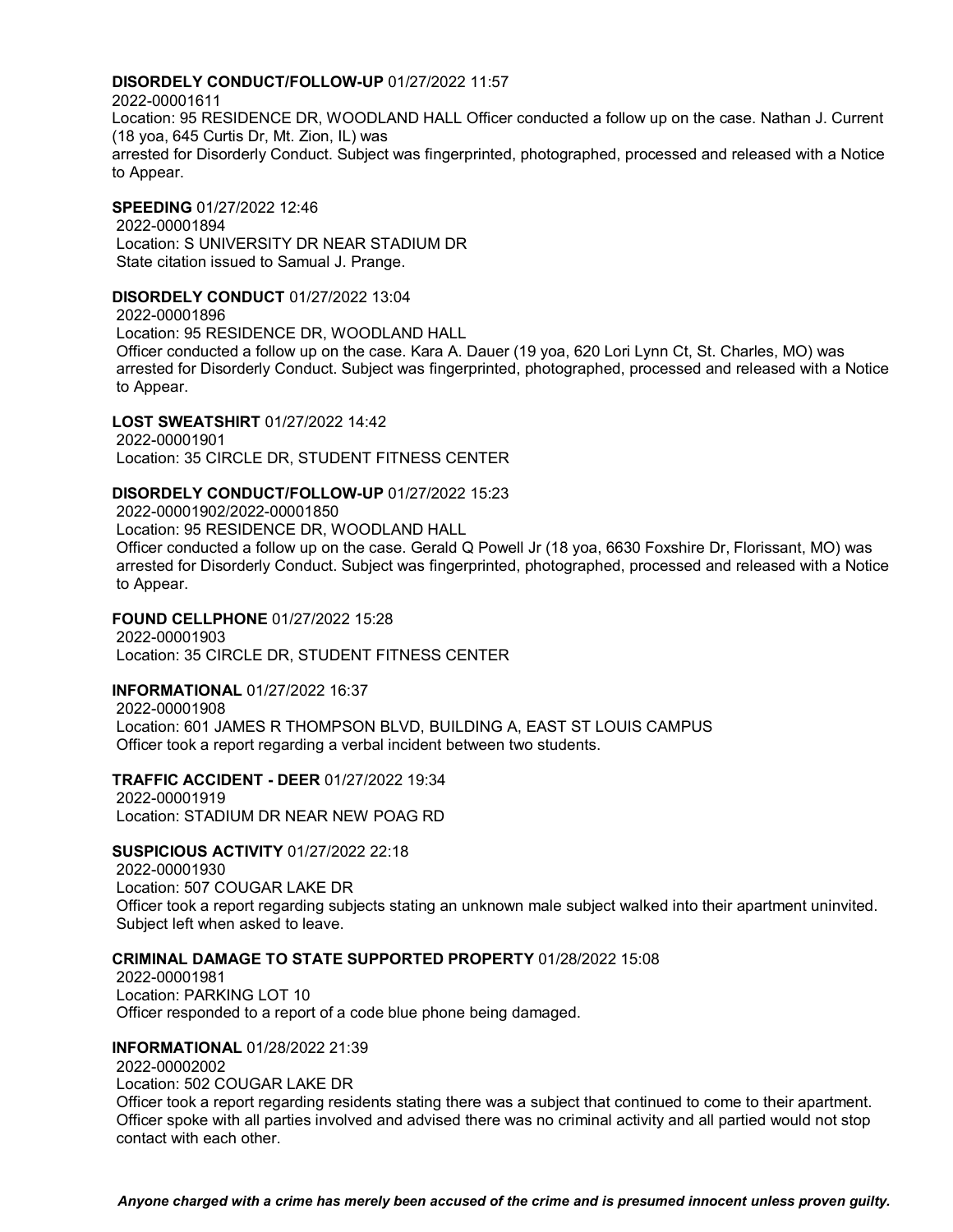**WELFARE CHECK** 01/29/2022 07:54 2022-00002026 Location: 74 CIRCLE DR, EVERGREEN HALL Officer responded to a welfare check request by a mother on her daughter. Officer advised contact was made with the subject and the subject did not need police assistance.

**FOUND WALLET** 01/29/2022 15:06 2022-00002059 Location: 35 CIRCLE DR, STUDENT FITNESS CENTER

# **FIRE ALARM** 01/29/2022 15:26

2022-00002060 Location: 412 COUGAR LAKE DR Officer responded to an active fire alarm. Officer advised the alarm was activated due to cooking. No fire, some smoke, no damage.

# **FRAUD** 01/29/2022 16:00

2022-00002062 Location: 526 COUGAR LAKE DR Officer took a report regarding a student receiving an email scam about a job posting. Student received a check in the mail to cash, but did not cash it.

# **OPERATION OF UNINSURED MOTOR VEHICLE** 01/29/2022 20:17

2022-000020775 Location: N UNIVERSITY DR NEAR N RESEARCH DR State citation issued to Tamojia Johnson. Warnings also issued for Speeding and Expired Registration.

# **ASSIST OTHER POLICE AGENCY (COLLINSVILLE PD)** 01/29/2022 23:56

2022-00002084 Location: SIUE PARKING LOTS Officer assisted Collinsville PD with trying to locate a vehicle in a parking lot. Officer advised the vehicle was not located.

# **FIRE DEPARTMENT CALL/SUSPICIOUS ODOR** 01/31/2022 01:30

2022-00002141

Location: 95 RESIDENCE DR, WOODLAND HALL

Officer responded to a report of a suspicious odor. Edwardsville FD was dispatched and advised the smell was coming from a light. Housing was notified so a Housing Electrician could be contacted. No fire, no smoke, no damage.

# **ASSIST OTHER POLICE AGENCY (EDWARDSVILLE PD)** 01/31/2022 08:02

2022-00002151 Location: OUTSIDE VENUE, EDWARSDVILLE Officer assisted Edwardsville PD with traffic control on a traffic stop.

# **INFORMATIONAL** 01/31/2022 09:13

2022-00002157 Location: 35 CIRCLE DR, VADALABENE CENTER Officer took a report regarding a former student leaving voicemails on his former professor's work phone.

#### **TRAFFIC ACCIDENT** 01/31/2022 13:30 2022-00002178 Location: PARKING LOT 12

**TRAFFIC ACCIDENT** 01/31/2022 14:55 2022-00002184 Location: CIRCLE DR NEAR NW UNIVERSITY DR